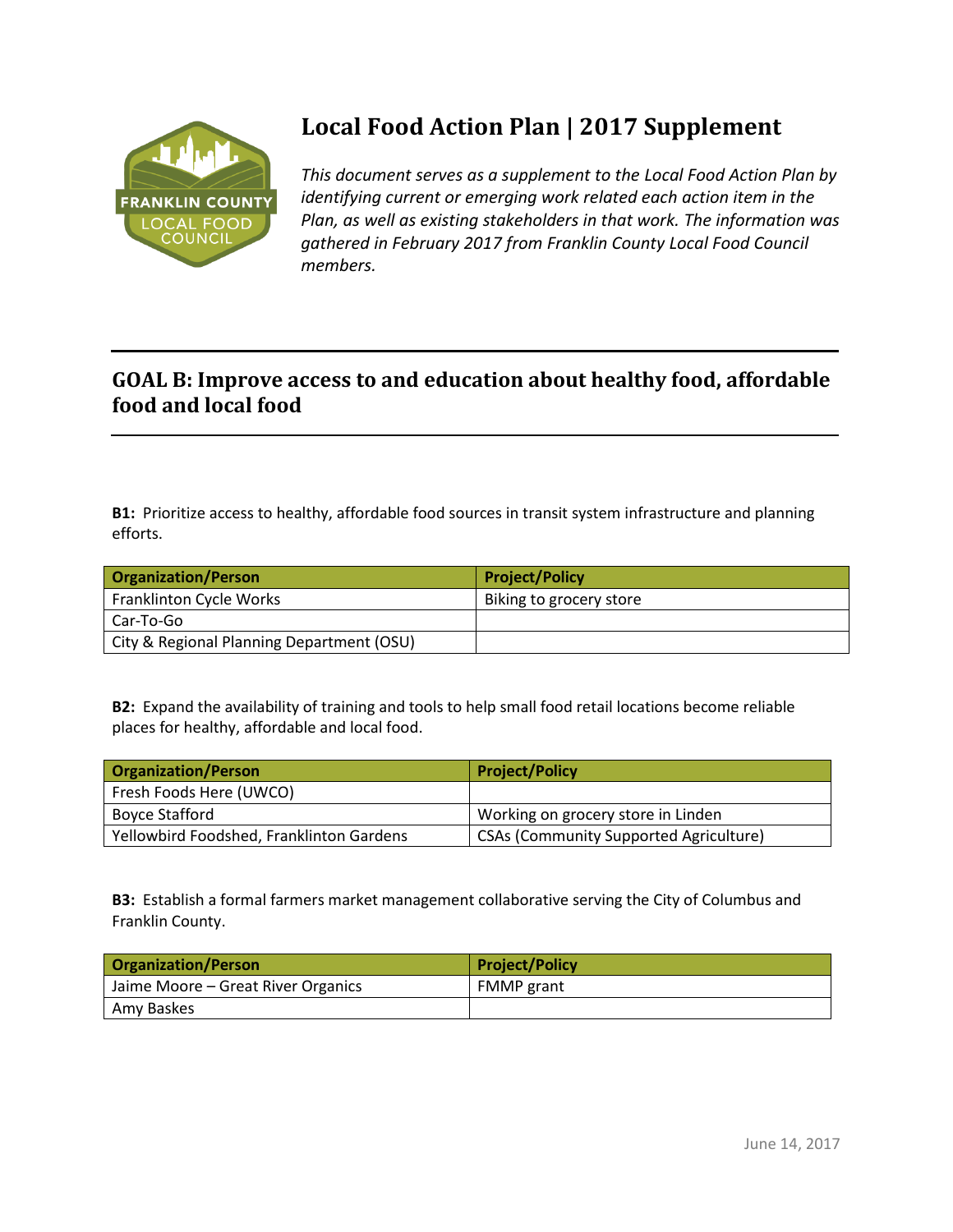**B4:** Expand consumer access to local healthy food purchasing incentives.

| <b>Organization/Person</b>                | <b>Project/Policy</b>                        |
|-------------------------------------------|----------------------------------------------|
| OSU InFACT - Buckeye ISA (Institutional   |                                              |
| Supported Ag)                             |                                              |
| Healthy Living Center @ Mount Carmel West | Promotion of various programs, opportunities |
| <b>Produce Perks</b>                      | EBT dollar match up to \$10                  |
|                                           | Farmers' Market coupon for seniors program   |

**B5:** Grow capacity and enhance viability of civic agriculture to allow more residents to grow food for themselves and their neighbors.

| <b>Organization/Person</b> | <b>Project/Policy</b>                           |
|----------------------------|-------------------------------------------------|
| Strader's Garden Center    | Large scale plant donations to Greater Columbus |
|                            | <b>Growing Collective (GCGC)</b>                |

**B6:** Support grocery store and healthy food retail location and expansion in neighborhoods with low access.

| <b>Organization/Person</b> | <b>Project/Policy</b> |
|----------------------------|-----------------------|
| No additions               | No additions          |

**B7:** Identify and implement mobile strategies that bring healthy food, affordable food and local food to residents.

| <b>Organization/Person</b>              | <b>Project/Policy</b>                       |
|-----------------------------------------|---------------------------------------------|
| <b>Franklinton Gardens</b>              | Mobile market online store and door to door |
|                                         | delivery                                    |
| <b>Produce Perks</b>                    | Mobile market                               |
| Amazon                                  | Piloting SNAP for online grocery            |
| Serving Our Neighbors (SON) Ministries  | Summer Feeding Model for suburbs education  |
| <b>Health Eating Community Alliance</b> | Mobile market infant morality               |
| Yellowbird                              | <b>CSA</b>                                  |

**B8:** Public and institutional buyers adopt and implement food purchasing policies to support increased purchases of healthy and local food.

| <b>Organization/Person</b>              | <b>Project/Policy</b>                             |
|-----------------------------------------|---------------------------------------------------|
| Healthy Food Finance Fund               |                                                   |
| Nationwide Children's Hospital          | Potential interest in local partnerships          |
| OSU InFACT - Buckeye ISA (Institutional | 40% local, sustainable food by 2025 goal          |
| Supported Ag)                           | Buckeye ISA (Institutional Supported Agriculture) |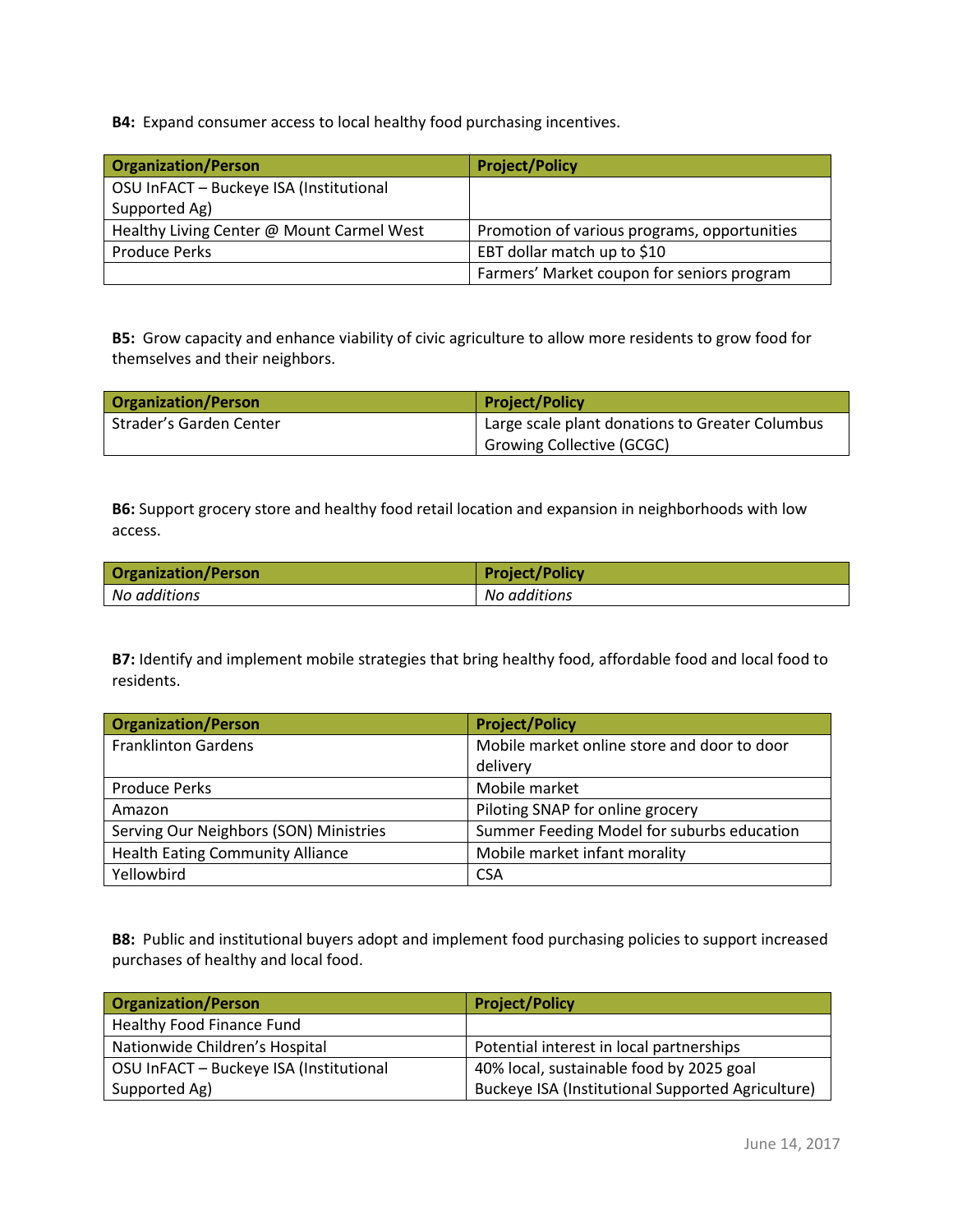**B9:** Support the development of a comprehensive network of educational resources and infrastructure that connects residents with healthy, affordable and local food.

| <b>Organization/Person</b>                  | <b>Project/Policy</b>                           |
|---------------------------------------------|-------------------------------------------------|
| Fresh foods Here (UWCO)                     |                                                 |
| <b>Franklinton Gardens</b>                  | Demo urban learning garden/ greenspace/         |
|                                             | community & other educational gardens           |
| <b>Columbus Public Health</b>               | <b>Healthy Community Toolkits</b>               |
| Methodist Theological School in Ohio (MTSO) | Community food and wellness initiative -        |
|                                             | community based food education                  |
| In My Backyard health and wellness          | Veggie gardening, straw bale gardening, healthy |
|                                             | cooking - YouTube, Amish Farm to market         |
|                                             | distribution                                    |

**B10:** Engage those most impacted by health disparities, including low-income, African American, Hispanic, New American and other underrepresented communities, in developing and implementing culturally appropriate food assistance, education, nutrition, gardening and cooking programs.

| <b>Organization/Person</b>                     | <b>Project/Policy</b>                         |
|------------------------------------------------|-----------------------------------------------|
| Mount Carmel outreach                          |                                               |
| Food Opportunity Research Collaborative (FORC) | Engaging youth participating in "I Am My      |
|                                                | Brother's Keeper" on South Side of Columbus - |
|                                                | lived experience of food insecurity           |
| Local Matters                                  | Cooking, nutrition, growing                   |
| Franklin Park Conservatory                     | <b>Growing to Green</b>                       |
| Mid-Ohio Food Bank Urban Farms of Central Ohio |                                               |

**B11:** Incorporate onsite nutrition education and counseling, shopping strategies and healthy food purchasing incentives at food retail.

| <b>Organization/Person</b>           | <b>Project/Policy</b>                      |
|--------------------------------------|--------------------------------------------|
| <b>Worthington Resource Pantry</b>   | Counseling and resource connecting         |
| Church 4 All People                  |                                            |
| <b>Columbus Recreation and Parks</b> | Cooking classes - how to use healthy foods |

**B12:** Support the expansion of nutrition and food system education in Pre-K-12 curricula.

| <b>Organization/Person</b>          | <b>Project/Policy</b> |
|-------------------------------------|-----------------------|
| KIPP School                         |                       |
| <b>Ohio Department of Education</b> |                       |
| SPIN/4-H Club                       |                       |
| USDA website                        | Free resources        |
| Godman Guild                        | Programs and garden   |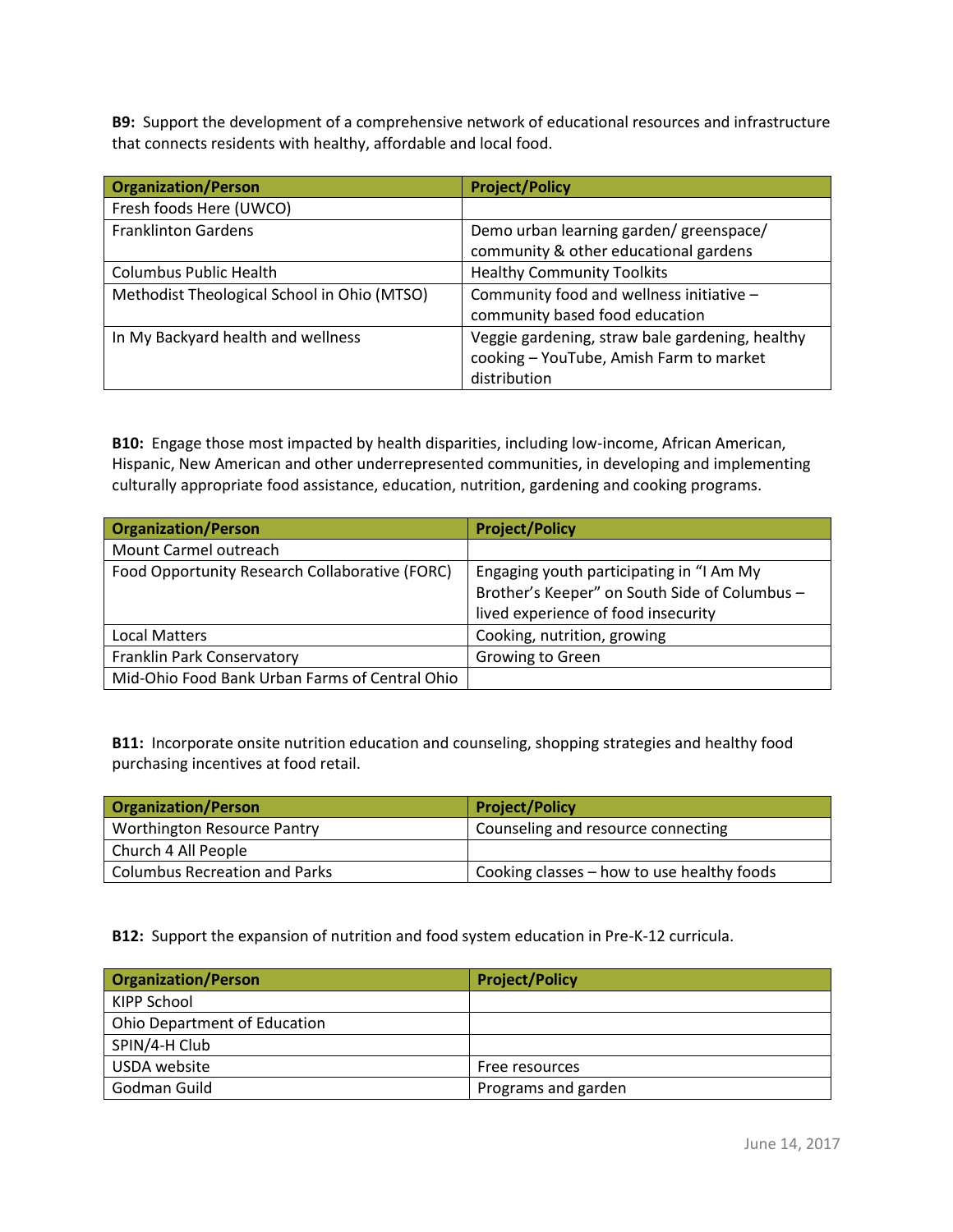## **GOAL C: Increase the role of food in economic development**

**C1:** Create a food processing and distribution collaborative.

| <b>Organization/Person</b> | <b>Project/Policy</b>                  |
|----------------------------|----------------------------------------|
| OSU Waterman Farm          | Redevelopment – shared use space, food |
|                            | processing                             |
| United Way of Central Ohio | Fresh Foods Here and workgroup         |

**C2:** Establish a local food supply connector position to expand market opportunities for local food.

| <b>Organization/Person</b>              | <b>Project/Policy</b>                      |
|-----------------------------------------|--------------------------------------------|
| Edible Columbus editor (Tricia Wheeler) | Convenes farmers, restaurant owners, chefs |
| Farm to School                          |                                            |
| <b>Institutional Buyers</b>             |                                            |
| Large Grocery Store Produce Managers    |                                            |
| OSU InFACT - Buckeye ISA (Institutional |                                            |
| Supported Ag)                           |                                            |
| <b>MORPC</b>                            | Sourcing for Columbus City Schools         |

**C3:** Create a consumer-producer-buyer verification process to support increased and authenticated healthy local food purchasing.

| <b>Organization/Person</b>                           | <b>Project/Policy</b>             |
|------------------------------------------------------|-----------------------------------|
| Ohio Proud                                           |                                   |
| Ohio Ecological Food and Farm Association<br>(OEFFA) | Organic certification for farmers |
| Human Society Legislative Fund (HSLF)                |                                   |
| <b>Ohio Restaurant Association</b>                   |                                   |

**C4:** Advocate for food system workers in local and regional workforce development efforts.

| <b>Organization/Person</b>                   | <b>Project/Policy</b>                   |
|----------------------------------------------|-----------------------------------------|
| Coalition of Immokale Workers (CIW)          |                                         |
| OSU College of Social Work (Michelle Kaiser) |                                         |
| Farm Labor Organizing Committee (FLOC)       |                                         |
| OSU Master Urban Farmer                      |                                         |
| Franklinton Gardens Clean Turn               | Urban agriculture workforce development |
| Freedom A La Carte                           |                                         |
| Hot Chicken Takeover                         |                                         |
| <b>Freshbox Catering</b>                     |                                         |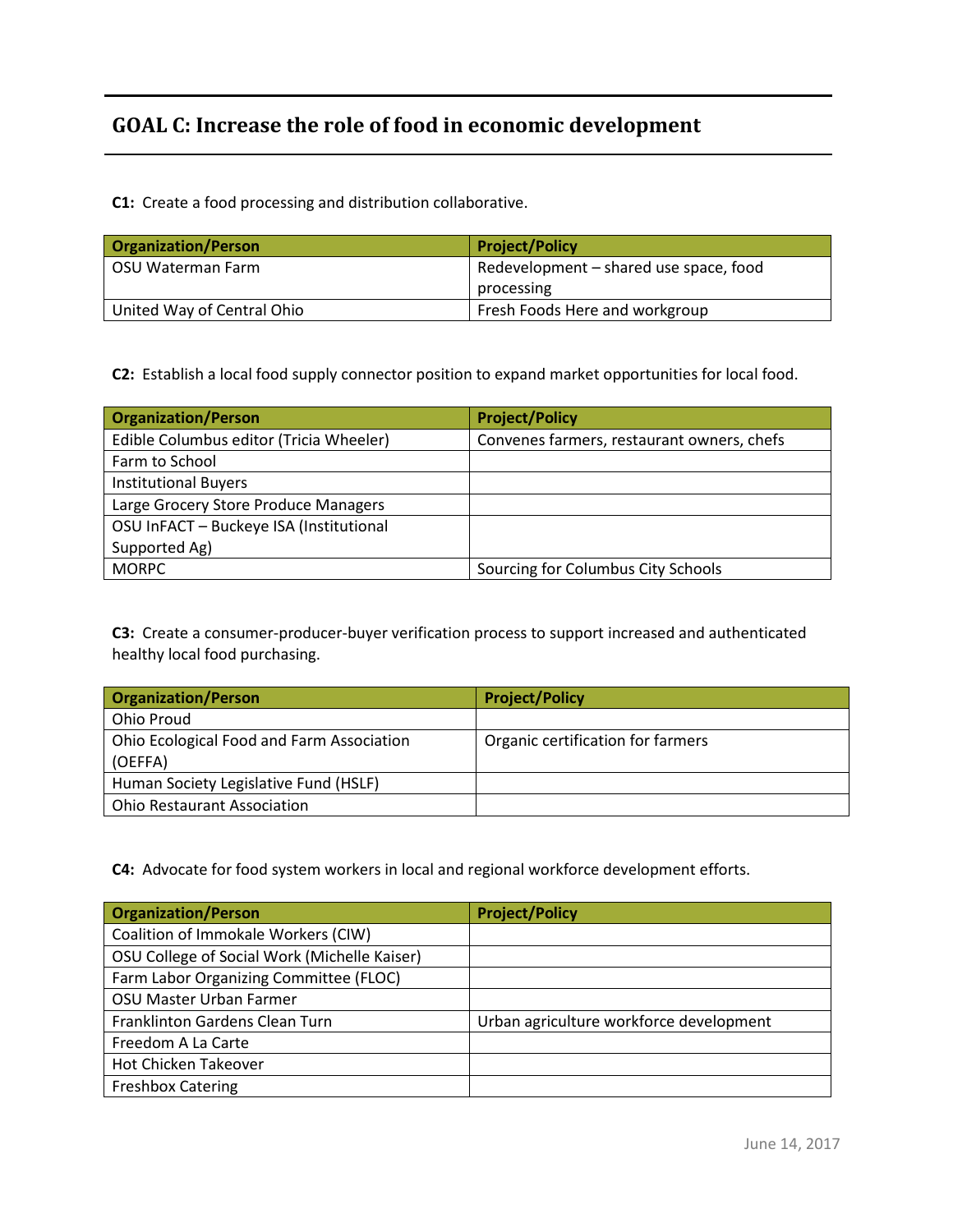**C5:** Study and describe the impact of wages and policies on food system workers and the affordability of food.

| <b>Organization/Person</b>          | <b>Project/Policy</b> |
|-------------------------------------|-----------------------|
| Coalition of Immokale Workers (CIW) |                       |
| Diocese of Toledo                   |                       |
| Food Chain Workers Alliance         |                       |

**C6:** Revise zoning codes, related permit requirements and land use plans to support and encourage agricultural and food system uses as a viable option for community revitalization.

| <b>Organization/Person</b>              | <b>Project/Policy</b> |
|-----------------------------------------|-----------------------|
| OSU InFACT - Buckeye ISA (Institutional |                       |
| Supported Ag)                           |                       |

**C7:** Repurpose vacant commercial, industrial and residential sites for local food system uses.

| <b>Organization/Person</b>                    | <b>Project/Policy</b>                         |
|-----------------------------------------------|-----------------------------------------------|
| OSU Master Urban Farmer                       | Community garden specialization               |
| OSU InFACT - Buckeye ISA (Institutional       |                                               |
| Supported Ag)                                 |                                               |
| Tijs Van Maasakkers (Vanmaasakkers.1@osu.edu) | At OSU, researching other Ohio cities         |
| OSU Community Garden Leadership Development   |                                               |
| <b>Training</b>                               |                                               |
| Parsons Avenue Merchants' Association (PAMA)  | South Side land repurposing                   |
| Franklinton Urban Empowerment Lab (FUEL)      | Community development organization in         |
|                                               | Franklinton                                   |
| <b>Integrated Community Enterprises</b>       | In Franklinton, focused on affordable housing |
| <b>Franklinton Gardens</b>                    |                                               |
| Mid-Ohio Foodbank Urban Farms of Central Ohio |                                               |

**C8:** Develop central food marketplaces that reflect the culture and diversity of neighborhoods.

| <b>Organization/Person</b>              | <b>Project/Policy</b>                    |
|-----------------------------------------|------------------------------------------|
| Godman Guild                            |                                          |
| (Samantha.jones@godmanguild.org)        |                                          |
| <b>Columbus Local Food Guide</b>        |                                          |
| Mt. Carmel Hospital West                | <b>Farmers Market</b>                    |
| Veggie SNAPS                            | <b>Farmers Market Management Network</b> |
| OSU InFACT - Buckeye ISA (Institutional |                                          |
| Supported Ag)                           |                                          |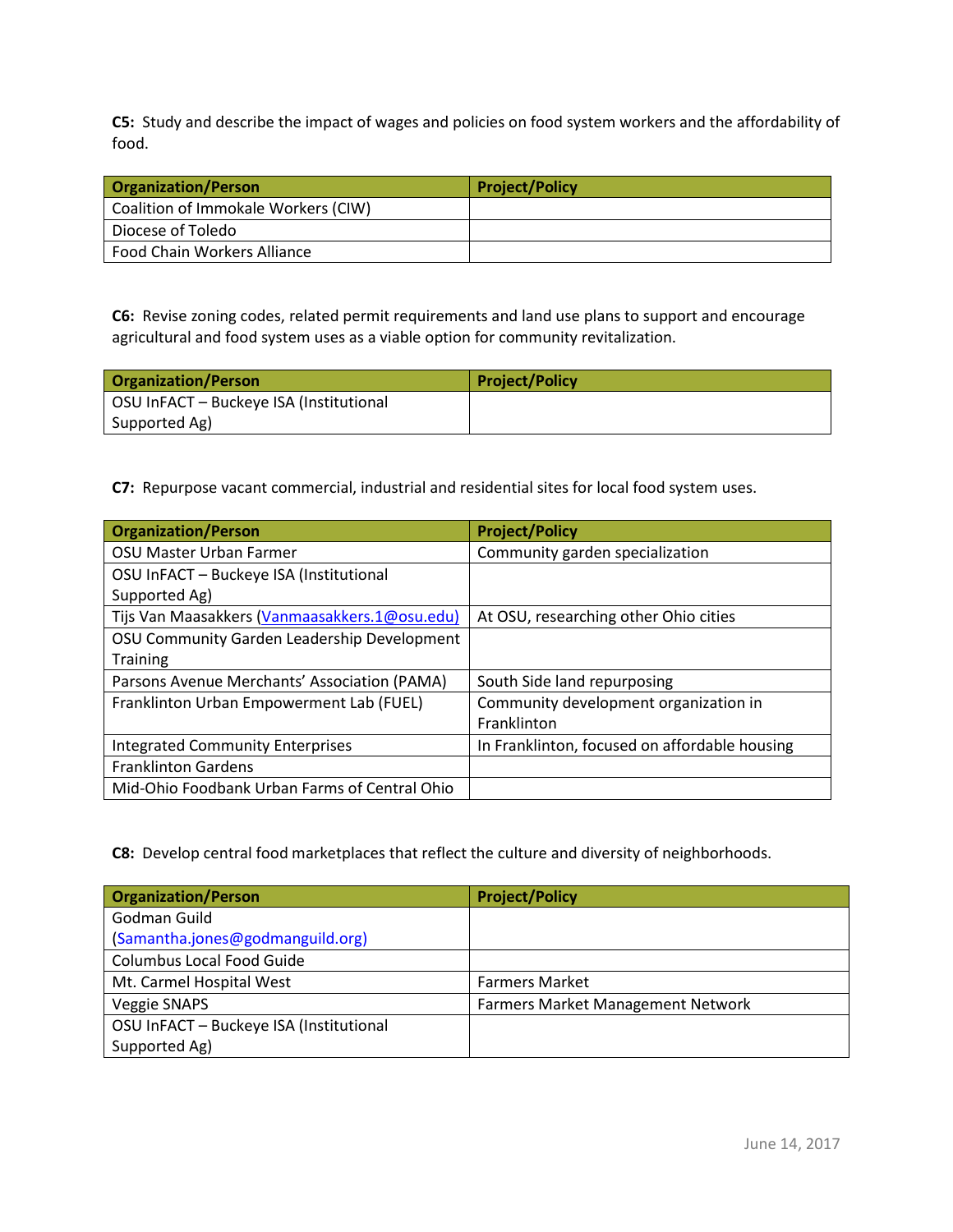**C9:** Connect new or growing small-scale neighborhood food businesses to flexible financial and technical assistance options.

| <b>Organization/Person</b>               | <b>Project/Policy</b>                              |
|------------------------------------------|----------------------------------------------------|
| Fresh Foods Here                         | Corner stores                                      |
| <b>Franklinton Gardens</b>               | Expanded local food production, distribution       |
| Healthy Food Finance Fund                | Healthy Food for Ohio                              |
| OSU InFACT - Buckeye ISA (Institutional  |                                                    |
| Supported Ag)                            |                                                    |
| Healthy Eating Community Alliance (HECA) | Delivering fruits and vegetables to address infant |
|                                          | mortality                                          |
| <b>KIVA</b>                              | Micro lending                                      |

## **Goal D: Prevent food-related waste**

**D1:** Expand food waste prevention education campaigns for consumers, local governments, Pre-K-12 schools and food businesses.

| <b>Organization/Person</b>           | <b>Project/Policy</b>        |
|--------------------------------------|------------------------------|
| <b>Innovative Organics</b>           | Composting company           |
| In Waste Composting                  | EPA grant in Franklin County |
| Evening St. Elementary School        | Composting program           |
| Franklin County Public Health        |                              |
| Franklin County Board of Health      | Pre-K food waste             |
| Ohio Farm to School (Carol Smathers) |                              |

**D2:** Leverage food waste reduction resources and strategies to increase the number of residents who access training, education and equipment for effective backyard composting.

| <b>Organization/Person</b>            | <b>Project/Policy</b> |
|---------------------------------------|-----------------------|
| Green Spot Program (city of Columbus) |                       |
| <b>Compost Columbus</b>               |                       |
| Big Green Head (Karen Ferris)         |                       |